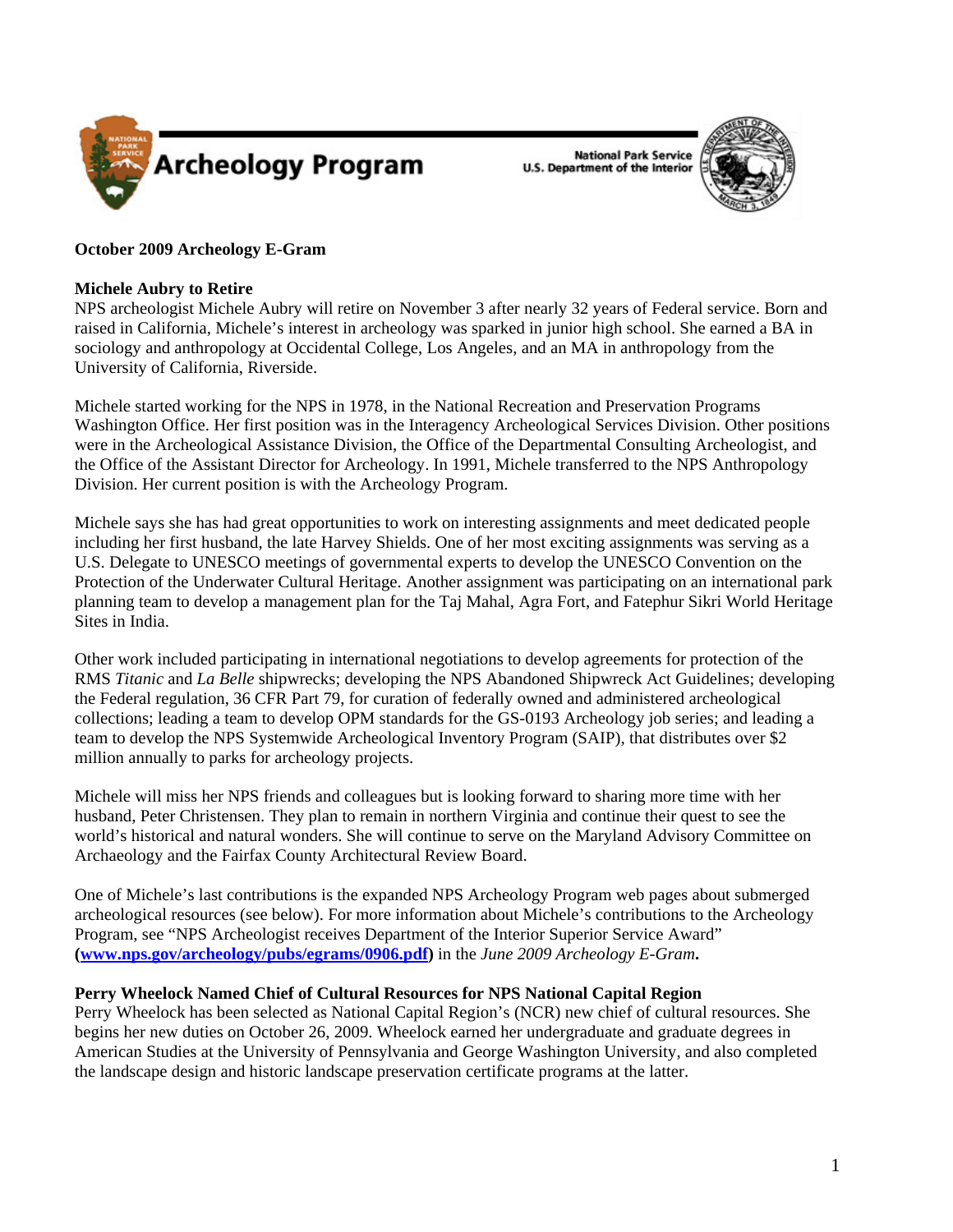Wheelock, an employee of the NPS for 11 years, and a contractor for 8, brings experience from a variety of leadership positions within the Service to her new job. She served for nearly three years as the chief of Resource Management for the National Mall and Memorial Parks in Washington, D.C. She was directly involved with the planning for the Potomac Park levee, American Reinvestment and Recovery Act projects, and the National Mall plan.

She also served as the Cultural Resource manager and briefly as division chief of Resource Management and Visitor Services for Rock Creek Park, where she was involved with development of several cultural landscape reports, planning and development of the extensive preservation project at Meridian Hill Park, and the reintroduction of migratory fish passage with the installation of a new fish ladder near Peirce Mill on Rock Creek.

Wheelock has also served as a landscape historian in the NCR Cultural Landscape Program, where she authored various cultural landscape studies for parks located at Harpers Ferry NHP, Chesapeake and Ohio Canal NHP, Monocacy NB, Rock Creek Park, the Patrick Henry NM and the Lincoln Memorial.

Wheelock's new work will include overseeing the care and maintenance of NCR's cultural resources, expanding and exploring the connections between the cultural histories of NCR, and working more collaboratively across many disciplines to sustain and strengthen the connections among park units, especially those parks that contribute directly to a fuller understanding of the Potomac River watershed.

#### **NPS Archeology Program Announces Expanded Web Pages on Submerged Resources**

Each of the 50 States, the District of Columbia, and the U.S. territories of American Samoa, Guam, the Northern Mariana Islands, Puerto Rico, and the Virgin Islands has an individual program for managing its underwater cultural heritage. What is the heritage program? What sites are underwater? Who takes care of underwater sites? What permits are needed to study sites? Are there underwater parks? What underwater archeology laws are there?

The NPS Archeology Program answers many of these questions and more through its expanded web pages on *Preserving a Submerged Legacy* ([www.nps.gov/archeology/SITES/Subcul.htm\)](www.nps.gov/archeology/SITES/Subcul.htm). The previous links to a dozen State programs and projects have been replaced with a new and expanded section that provides detailed information about submerged cultural resources laws for each of the State, District, and the U.S. territories. There are 56 separate web pages!

Another significant change is the addition of information about the full range of management authorities available to government agencies in support of their efforts to preserve and protect submerged cultural resources. This information is contained in a downloadable PDF file.

# **NPS Archeology Program Creates New Webpage about America's Best Idea**

Ken Burns's documentary, *The National Parks: America's Best Idea*, celebrates the national parks as an American invention that applies democratic principles to the land. America's cultural parks are an important feature of the NPS story, from the battlefields and ancient ruins protected simultaneously with Yosemite and Yellowstone, to the legislative landmarks that protect cultural places today, to a growing certitude of the value of historic places to national identity. Learn how everyday people advocated to preserve archeological and historic sites, and how archeology has helped to make the democratic spaces of national parks even more so, in *The National Parks: Preserving America's Past* at<www.nps.gov/archeology/BestIdea/index.htm>

# **Remains of Soldier Killed At Antietam Interred in New York**

On December 1-3, 2008, NPS archeologists Stephen R. Potter, Marian Creveling, Karen Orrence, and Bob Sonderman conducted excavations at the site of a previously unknown and unmarked battlefield burial at Antietam NB, after a park visitor discovered four bones, a jaw fragment containing four teeth, and a piece of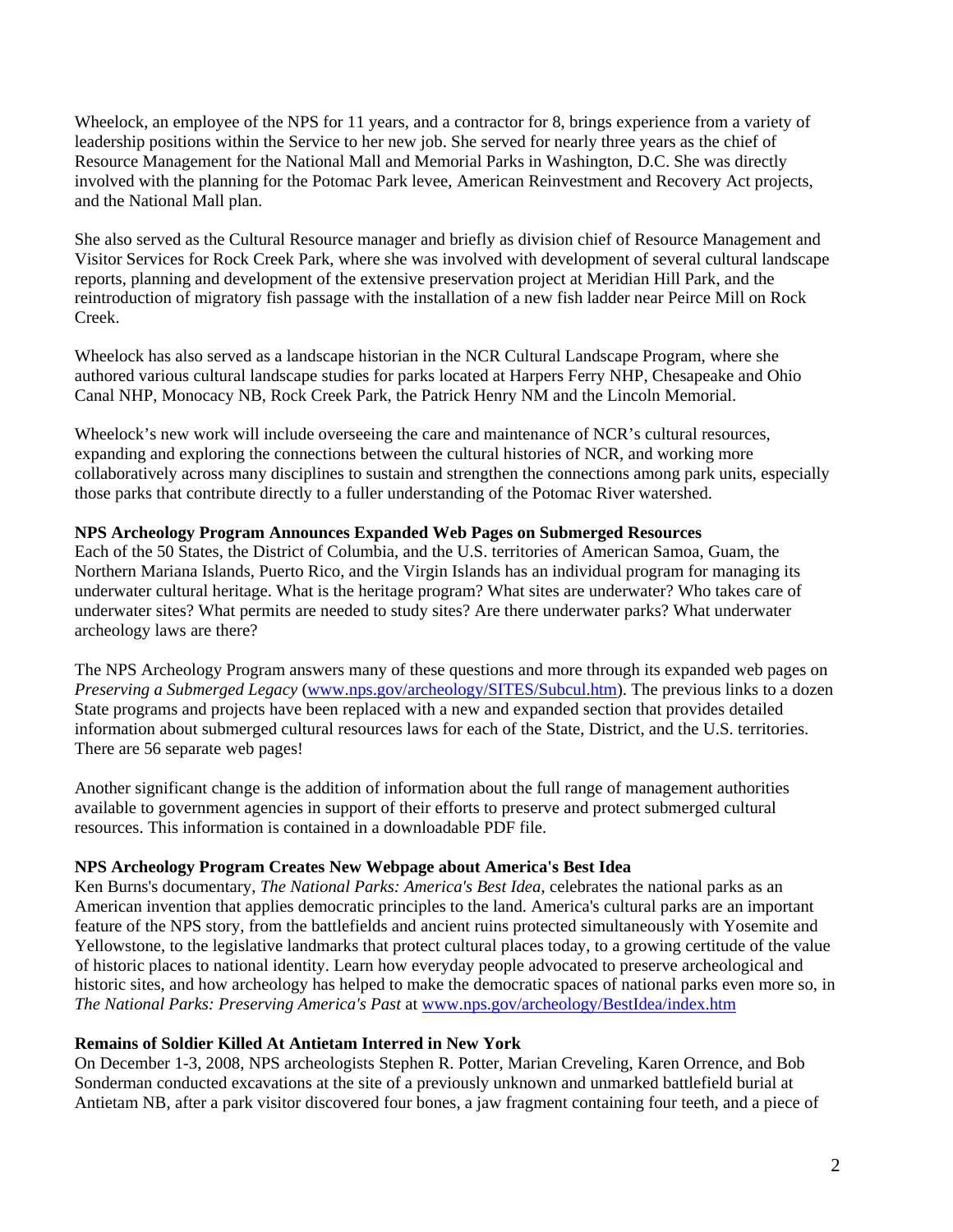leather at the mouth of a ground hog burrow. Based on analysis of the clothing and skeletal remains, the remains are a Union soldier who fought with a New York regiment. The young man was between 17 and 19 years old when he was killed in action on September 17, 1862.

A transfer ceremony was held on September 15, 2009, at the Antietam National Cemetery, as part of Operation: Returning Home, which was coordinated by the New York State Military Museum, Military Forces Honor Guard (NYANG) and the NPS. The New York contingent provided a period style coffin to hold the remains of the unknown soldier. The remains were first placed in a smaller repository box crafted by Antietam NB carpenters Lynn Keener and George Slifer out of wood from a black walnut tree that had fallen on the Mumma Farm at Antietam NB. Antietam rangers served as pallbearers and transferred the soldier's remains to the New York Honor Guard. The remains were interred in the Gerald B.H. Solomon Saratoga National Cemetery. The NPS was represented at the funeral by staff from Saratoga NHP.

### **NPS Archeologist at Society for Hawaiian Archeology Meeting**

At the Society for Hawaiian Archeology annual meeting October 24-25, NPS Archeologist Jade Munoz-Nakimura was a moderator for a discussion of public archeology in Hawaii. A panel of archeologists working for cultural resource management firms identified several areas of concern that, while specific to Hawaii, challenge CRM companies nationally. Panelists cited difficulty in identifying and accessing reports of previous investigations in contracted research areas. They examined potential safeguards for ethical practices in Hawaiian archeology, specifically focusing on use of penalties for insufficient work. The panel also noted that a well informed Native Hawaiian community was key to good collaboration between archeologists and Native Hawaiians. Several Hawaiian schools employ archeology educators, but more effort is needed to develop educational materials, and educational materials in Hawaiian.

### **Man Punished for Illegal Excavations at Joshua NP**

In April 2007, park rangers encountered Scott Johnson as he was walking back to his car after illegally digging at an archeological site in Joshua NP. Johnson had digging implements and two old beer cans in his possession. Johnson was issued an optional appearance citation, which he soon paid. The park archeologist subsequently inspected the site and found that Johnson had excavated 17 holes. Because a more serious criminal case was no longer possible due to the paid citation, a Park Resources Protection Act (PRPA) (16 USC 19jj) action was initiated. The park archeologist subsequently completed an archeological damage assessment.

In January 2008, Johnson was served with notice of a PRPA violation by an NPS special agent. In February 2009, Johnson agreed to a settlement that included paying \$2,000 in restitution to the park, initiating online discussions on the Brewery Collectibles Club of America (BCCA) and "Rusty Bunch" beer can collecting forums, and submitting an anti-looting article to the BCCA magazine, *Beer Cans and Brewery Collectibles*. In September 2009 "A Reminder to Consider Where We Dig," was published in the BCCA magazine, outlining Johnson's experience dealing with the violation, why the Federal government preserves cultural resources, and listing Federal regulations and laws that protect those resources.

# **Native American Artifacts and Human Remains Returned After ARPA Conviction**

In early 2003, the NPS, FBI, BIA, BATF, USFWS and Collville Confederated Tribes began a joint investigation into purported trafficking and possession of illegal artifacts and wildlife by a man in eastern Washington state. Kenneth Milette possessed archeological resources taken from Glacier NP, Lake Roosevelt NRA, Bighorn Battlefield NM, and the Spokane, Coeur d'Alene, and Nez Perce Indian Reservations. Additionally, Milette possessed Native American human remains from at least one adult and several children and prohibited wildlife, including a fully mounted golden eagle. In 2003, Milette agreed to sell his collection to an undercover NPS agent for \$750,000. This collection included nearly 1,500 artifacts from Federal and Indian lands, violating NAGPRA, the Lacey Act, the Eagle Act and Migratory Bird Treaty Act (MBTA).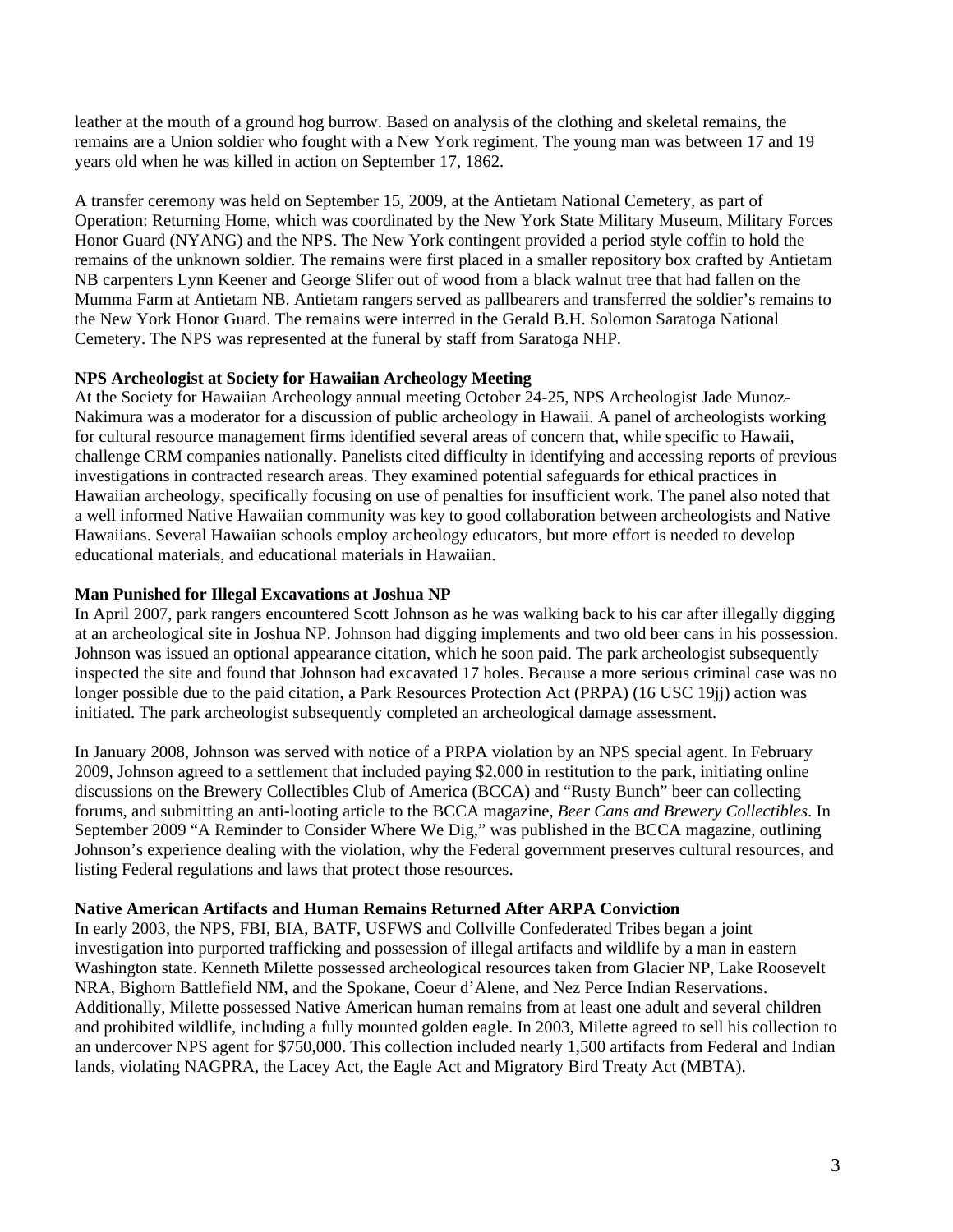Milette was indicted by a grand jury in September 2008 on four felonies (two ARPA counts and one count each for MBTA and Lacey Act violations) and two misdemeanors (NAGPRA and Eagle Act). In October 2008, Milette pled guilty to two felony ARPA counts, a NAGPRA count and a felony MBTA count. He was sentenced in December to three years of probation and six months of home confinement with electronic monitoring, ordered to pay over \$17,000 in restitution and other costs, and to pay for three anti-looting ads in regional newspapers.

The Native American artifacts were returned to the Colville Confederated Tribes, Nez Perce Tribe and Spokane Tribe on September 24, 2009. The return ceremony took place at the Federal courthouse in Spokane, Washington. After the ceremony, Lake Roosevelt NRA superintendent Debbie Bird gave members of the investigative team certificates for the 2008 Pacific West Region Cultural Resource Project through Partnerships Award.

### **Project Proposals for Park NAGPRA Internship Program Sought**

The Park NAGPRA program is soliciting project proposals for its 2010 internship program. Park NAGPRA internships provide opportunities for students to work in parks, centers, and offices nationwide on projects related to the Native American Graves Protection and Repatriation Act (NAGPRA). Interns help manage the treatment and repatriation of Native American human remains, funerary objects, sacred objects, and objects of cultural patrimony as defined under NAGPRA. Projects may include working with archeological and ethnographic collections, assisting with consultation meetings, assisting with repatriation, or administrative tasks. Any NPS unit with NAGPRA needs may submit an internship project proposal. The deadline for submission is December 16, 2009.

For more information, contact Mary Carroll, at 303-969-2300.

#### **Preserve America Stewards Program Emphasizes Archeological Stewardship**

The Preserve America Program, managed by the Advisory Council on Historic Preservation (ACHP), invites applications for its Preserve America Stewards program. Preserve America Stewards is a Federal designation program that recognizes organizations and agencies that successfully use volunteers to help care for the nation's historic heritage. Preserve America and ACHP are especially interested in seeing organizations recognized for their stewardship of archeological properties.

Preserve America Steward designation recognizes programs of organizations and agencies that:

- provide volunteers with opportunities to contribute in direct and tangible ways to the preservation, protection, and promotion of historic properties;
- address an otherwise unfilled need in heritage preservation through the use of volunteer efforts; and
- demonstrate innovative and creative use of volunteer assistance in areas such as youth involvement, volunteer training, public education, and public/private partnerships.

Preserve America Stewards receive a designation letter and certificate of recognition signed by First Lady Michelle Obama. Non-profit organizations, government entities (Federal, state, local, or tribal), and businesses are eligible to seek designation for their programs. The next quarterly deadlines for submitting applications to the Preserve America Stewards program are December 1, 2009, and March 1, 2010.

For more information, visit: <http://www.preserveamerica.gov/stewards.html>.

#### **George Wright Society Redesigns Web Site**

The George Wright Society (GWS) has launched a totally redesigned website ([www.georgewright.org\)](www.georgewright.org). The site has been revamped from top to bottom to provide a cleaner, more uncluttered look. Almost all pages on the site can be accessed through the front-page navigation menus.